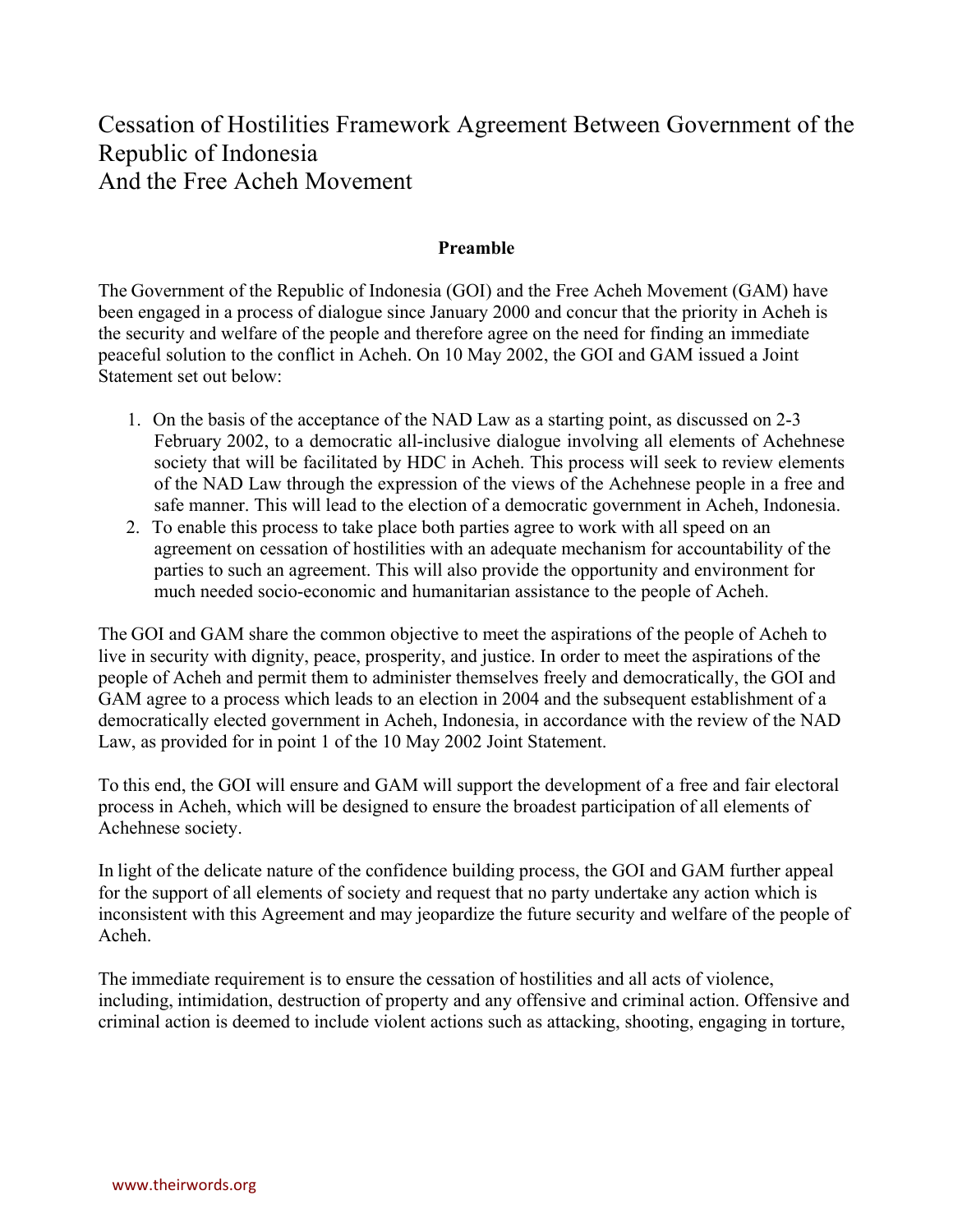killing, abducting bombing, burning, robbing, extorting, threatening, terrorising, harassing, illegally arresting people, raping, and conducting illegal searches.

Throughout the peace process the maintenance of law and order in Acheh will continue to be the responsibility of the Indonesian Police (Polri). In this context, the mandate and mission of Brimob will be reformulated to strictly conform to regular police activities and as such will no longer initiate offensive actions against members of GAM not in contravention of the Agreement.

The JSC will be the point of reference for all complaints regarding police functions and action that are deemed to be in contravention of the spirit and letter of the Cessation of Hostilities (COH) Agreement. As such, the JSC will be responsible for defining, identifying and investigating when and if the police have breached their mandate.

With this general understanding, and to bring the peace process forward to the next phase, both parties hereby agree on the following:

# **Article 1: Objectives of the Cessation of Hostilities and All Acts of Violence**

a) Since both sides have thus agreed that, from now on, enmity between them should be considered a thing of the past, the peace process, which is continued by an agreement on this phase, will proceed by building further confidence and both sides will prove to each other that they are serious about achieving this ultimate common objective.

b) The objectives of the cessation of hostilities and all acts of violence between both parties are (i) to proceed to the next phase of the peace process, as mutually agreed on 10 May 2002 in Switzerland; (ii) to continue the confidence building process with a view to eliminating all suspicions and creating a positive and cooperative atmosphere which will bring the conflict in Acheh to a peaceful conclusion; and, (iii) to enable, provided hostilities and all acts of violence cease, for the peace process to proceed to the next phases, i.e. the delivery of humanitarian, rehabilitation and reconstruction assistance.

## **Article 2: Commitment by Both Sides to Cease Hostilities and All Acts of Violence**

a) Both sides explicitly express their commitment to meet the terms of this Agreement to cease hostilities and all forms of violence toward each other and toward the people in Acheh, by implementing the steps stipulated in this Agreement. In expressing such commitment, both sides guarantee that they are in full control of, respectively, TNI/Polri and GAM forces on the ground. GOI and GAM commit to control those groups that do not share their objectives but claim to be part of their forces.

b) Both sides further commit themselves to immediately after the signing of this Agreement to thoroughly inform their respective forces on the ground of theterms of this Agreement, and to instruct them to cease hostilities immediately.

c) Both sides agree that, should there be other parties taking advantage of the situation and disturbing the peaceful atmosphere, they will endeavour to take joint action against them to restore the peace.

d) During this confidence-building period, both sides agree that they will not increase their military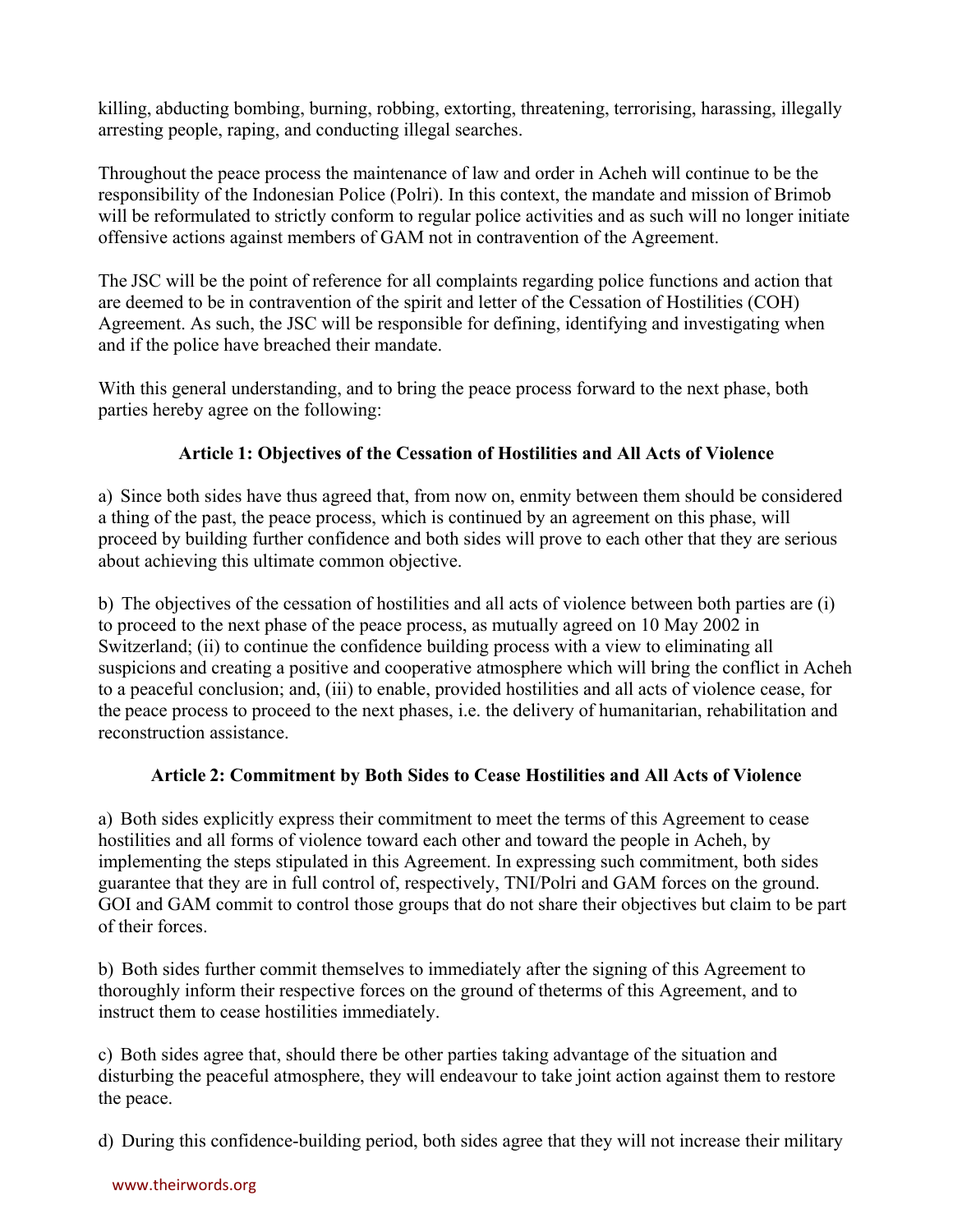strength, which includes re-deployment of forces, increase in military personnel or military equipment into Acheh.

e) HDC is requested to strictly facilitate the implementation of this Agreement.

f) Both parties will allow civil society to express without hindrance their democratic rights.

# **Article 3: Joint Security Committee (JSC)**

a) The senior leadership in charge of security from each side will meet, in order to establish the initial contact and understanding between both sides. They should also (i) reactivate the Joint Security Committee (JSC), which was established during the implementation of the Humanitarian Pause, and (ii) commence discussion, in order to reach agreement expeditiously, on a plan of action for the JSC in discharging its duties.

b) The functions of JSC are: (i) to formulate the process of implementation of this Agreement; (ii) to monitor the security situation in Acheh; (iii) to undertake full investigation of any security violations; (iv) in such cases, to take appropriate action to restore the security situation and to agree beforehand on the sanctions to be applied, should any party violate this Agreement; (v) to publish weekly reports on the security situation in Acheh; (vi) to ensure that no new paramilitary force is created to assume previous functions of Brimob, and (vii) to design and implement a mutually agreed upon process of demilitarisation. Regarding this last task, the JSC will designate what will be called Peace Zones (see Art. 4(a)). After peace zones have been identified, the GAM will designate placement sites for its weapons. Two months after the signing of the COH and as confidence grows, GAM will begin the phased placement of its weapons, arms and ordinance in the designated sites. The JSC will also decide on a simultaneous phased relocation of TNI forces which will reformulate their mandate from a strike force to a defensive force. The GOI has the right to request HDC to undertake no-notice verification of the designated sites. With the growth in confidence of both parties in the process the phased placement of GAM weapons will be completed within a period of five months (see attached note).

c) The composition of JSC will be senior officials appointed as representatives of the GOI and the GAM and a senior third party personality of high standing agreed upon by both sides, Each senior official from the three parties are to be accompanied by up to four persons as members. The heads of delegations from both sides have to be senior and have the authority to be able to take decisions on the spot.

The third party (HDC) personality needs to be able to command the respect and high regard of both sides in order to be able to assist in resolving problems, as they arise.

d) In order to perform these functions, the JSC is to be assisted by a monitoring team or monitoring teams, which would be provided security guarantees by both sides in monitoring the security situation and in investigating any violation.

e) The composition of each of the monitoring teams are appointed officials as representatives of the High Command of the security forces of the GOI and the High Command of the forces of the GAM in Acheh and a senior third party military officer agreed upon by both sides reporting to the senior third party personality of high standing in the JSC.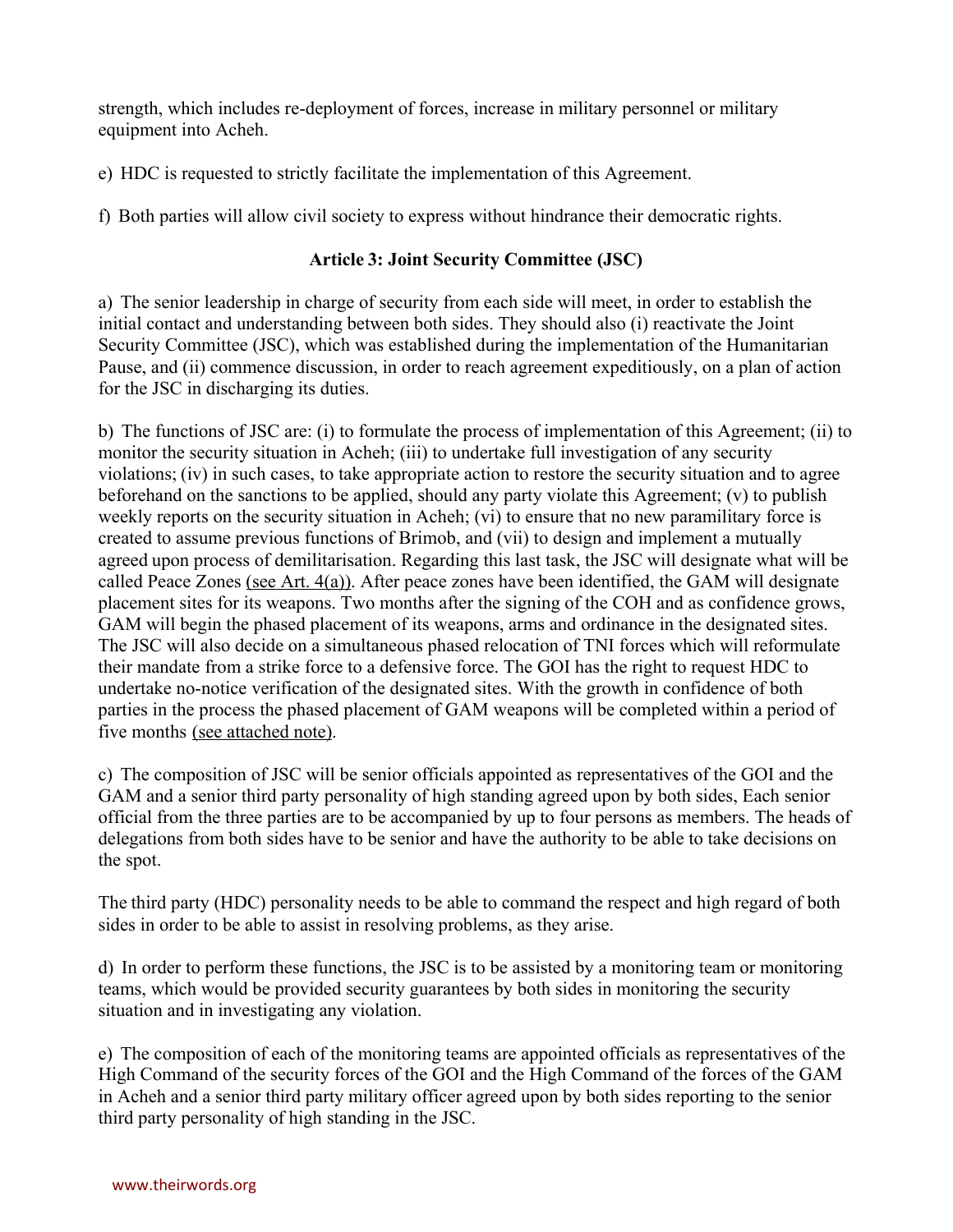f) JSC and the monitoring team(s) would be provided with the necessary technical and administrative staff and logistical support. The HDC is requested to facilitate the establishment of these bodies by providing the necessary funds, logistical and administrative facilities.

g) It is agreed upon that the JSC and the monitoring team(s) will be established and be operational within one month of the signing of this Agreement. Civil society has the right to provide inputs to the JSC.

## **Article 4: Establishment of "Peace Zones"**

a) Following the signing of the COH Agreement, the JSC, with the direct participation of the senior leadership for security from both sides, will immediately identify and prepare locations of conflict to be designated as "Peace Zones". This would facilitate, considerably the work of the JSC since it could focus its attention on these areas in establishing and maintaining security, and these zones, provided peace could be established, will be the focus of the initial humanitarian, rehabilitation and reconstruction assistance.

b) For the first two months after the signing, both parties will relocate to defensive positions as agreed upon by the JSC. Adjustments to these locations could be made by the JSC in order to separate the forces of both parties with sufficient distance to avoid contact or confrontation. Forces of both parties will refrain from operations, movements, activities or any provocative acts that could lead to contact or confrontation with each other.

c) In order to build trust and confidence during these crucial months, these zones and surroundings will be monitored by the tripartite monitoring teams. The JSC will be informed by both parties of any significant movements or activities in these areas.

d) POLRI will be able to investigate criminal activities in these areas in consultation with the JSC.

e) The designation of identified areas of demilitarised zones such as schools, mosques, health institutions and public places, bazaars, Achehnese meunasahs, market-places, foodstalls, communication centres including bus-terminals, taxi-stations, ferry-terminals, public roads, river transportation services, and fishing ports.

# **Article 5: Time Frames**

a) Both sides agree that hostilities and all acts of violence by both sides should cease forever in Acheh.

b) Both sides also agree that hostilities and all acts of violence during the first three months from the time when the JSC and the monitoring team(s) become operational are very crucial as indicator of the seriousness of the commitment from both sides. If indeed hostilities and all acts of violence could decrease dramatically, or even cease altogether, during this first three month period, the Achehnese and other Indonesian people, and the international community, would consider that the peace process would most likely succeed.

c) During the period between the signing of this Agreement and the time when the JSC and the monitoring team(s) become operational, both signatories to this Agreement commit themselves to exercise the utmost restraint by not making any public statement that would inflame the feeling and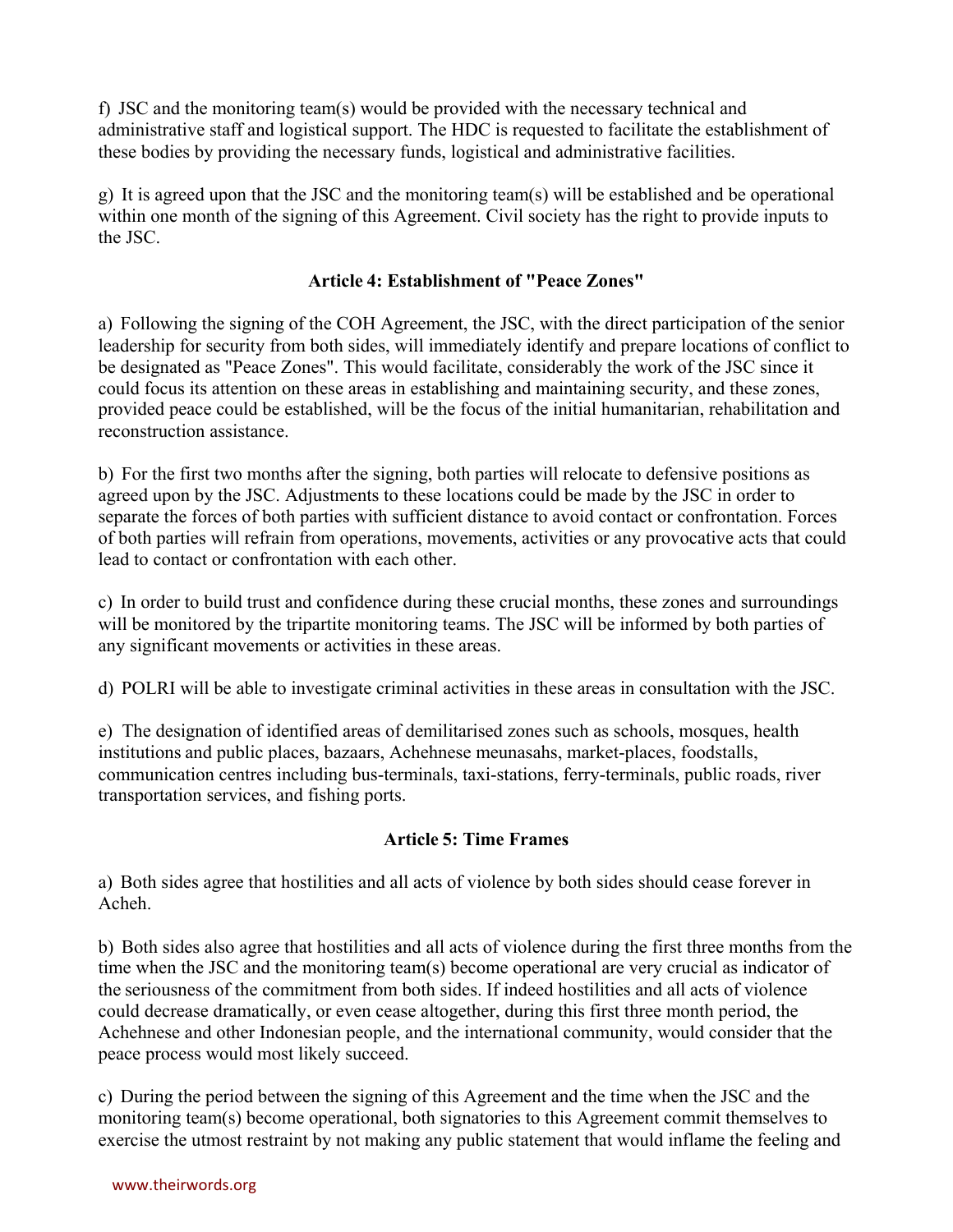sentiment of the other side, including the people, and by ensuring that their forces will not initiate any hostile act toward the other.

### **Article 6: All-Inclusive Dialogue**

The parties agree to support the process of All-Inclusive Dialogue in Acheh as provided for in the Joint Statement of 10 May 2002. The parties agree to ensure, through this Agreement, the necessary security and freedom of movement for all participants in the All-Inclusive Dialogue to enable the process to be conducted in a safe and fair manner, reflecting the views of all elements of Achehnese society. The parties reconfirm their agreement that the process of All-Inclusive Dialogue be facilitated by HDC.

### **Article 7: Public Information and Communications**

a) To ensure national and international support for the peace process in Acheh, the Agreement of 10 May 2002, and this Agreement and its implementation have to be publicised as widely as possible within one month of the signing of this Agreement. The process of implementation has to be as transparent as possible and the people have to be regularly informed of the progress made and difficulties encountered.

b) Communications to the public will be given priority, especially through the print and electronic media. Television and radio programmes have to be devised to enable obtaining inputs from the general public provided that they are conducted in a fair and balanced manner. The JSC remains the final reference on this matter.

c) Other media, such as community meetings, seminars, flyers, bumper stickers, T-shirts, and others could also be considered, as appropriate.

d) The HDC is requested to look for sources of funding these public information and communication activities.

## **Article 8: Joint Council**

A Joint Council will be established, composed of the most senior representatives of the GOI and the GAM, and of the third party (HDC). The function of this Joint Council will be to resolve all issues or disputes arising out of the implementation of this Agreement, which cannot be resolved by other Committees or Structures established under this Agreement. The Joint Council may amend the articles and provisions of this Agreement.

#### **Article 9: Amendment or Termination**

This Agreement may only be amended by agreement between the two parties in the Joint Council. Should either party wish to unilaterally terminate the Agreement then they are obligated to first bring the issue to the Joint Council and engage in and support all efforts by the Joint Council to resolve the problem within a sufficient period of time (no less than 30 days). If the Joint Council is unable to resolve the matter, then either party has the right to unilaterally withdraw from the Agreement.